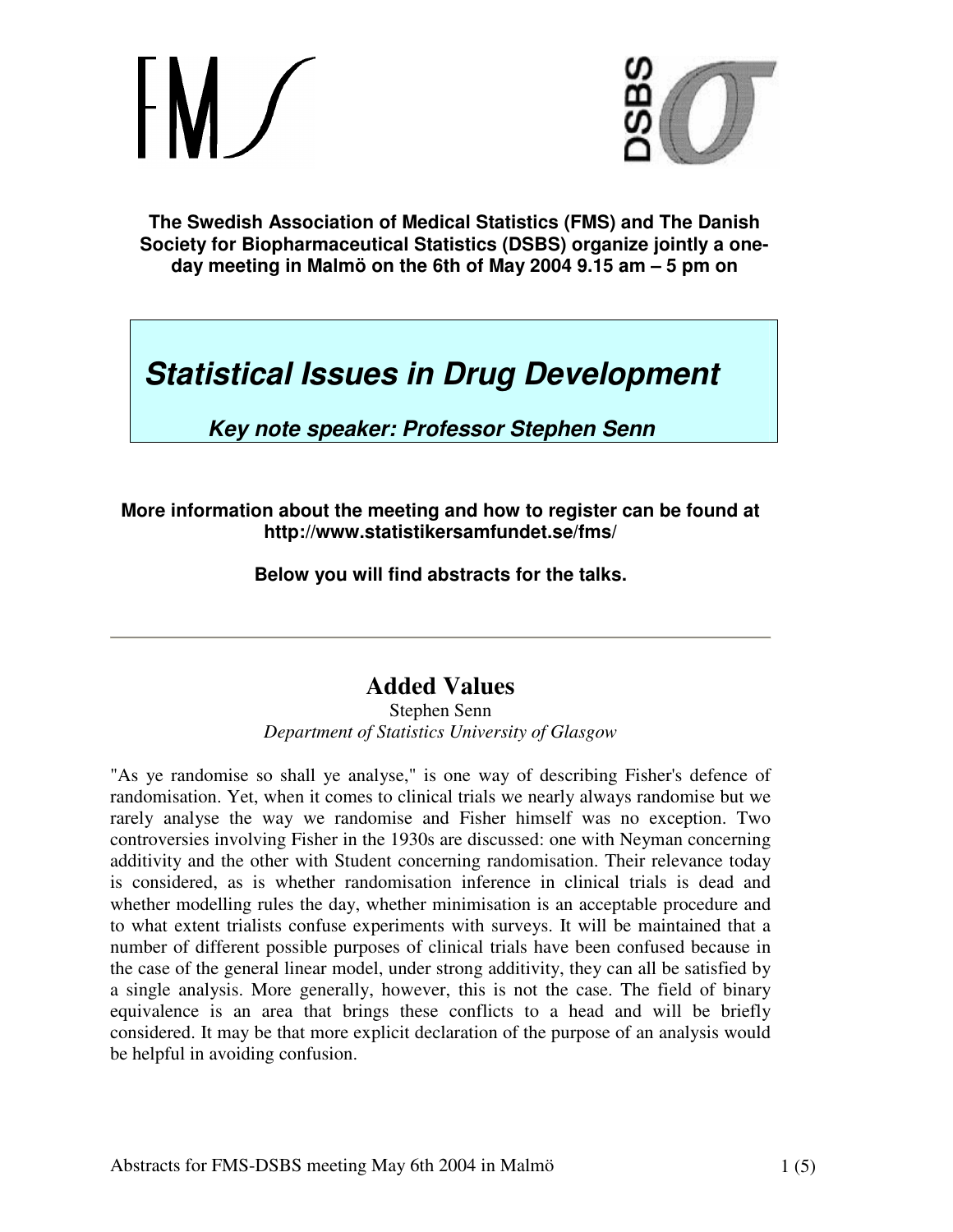## **How much shyster do you want with your quack?**

Stephen Senn *Department of Statistics, University of Glasgow*

The pharmaceutical industry is currently facing a barrage of litigation concerning sideeffects of pharmaceuticals (Senn, 2003). In judging individual cases, a key role of statistics appears to be whether or not an adverse event that occurred to a given patient was caused by a pharmaceutical that was taken. Questions of this sort have been referred to as a "causes of effects" questions: the "effect" has been observed, it is desired to establish the "cause"(Holland, 1986). The chronological logic is similar to that which applies to a case-control study. However, traditional analysis of clinical trials concerns itself with "effects of causes" questions: a patient is given an experimental treatment, a putative "cause" and its "effects" are studied. In litigation concerning pharmaceuticals, a key role has been given to odds ratios. In particular it has been argued that where it has been established that the general odds ratios for an adverse event for a given treatment compared to placebo is in excess of two, it is then more likely than not, that where such an event occurs, and the treatment has been taken, the treatment is the cause. This would seem to open the door for the methodology of equivalence testing to be applied to demonstrate the safety of pharmaceuticals: one needs to show that the odds ratio for any adverse event is less than two.

It will be argued here, that a programme of such proof, whether in a Bayesian or frequentist framework, is both impossible(Senn, 1993) and irrelevant. Taking various concrete illustrations, it is shown that contrary to initial appearances, it is the effect of causes question that remains relevant. The implications of this for the analysis of safety profiles of pharmaceuticals is considered.

#### *References:*

Holland, P. W. (1986). *Statistics and Causal Inference*.Journal of the American Statistical Association 81(396): 945-960.

Senn, S. J. (1993). *Inherent difficulties with active control equivalence studies*.Statistics in Medicine 12(24): 2367-75.

Senn, S.J (2003) *Dicing with Death*, Cambridge University Press, Cambridge Senn, S.J. (2004) *How much shyster do you want with your quack.?*

### **Examples of multivariate dose-potency estimation**

Anders Källén *AstraZeneca R&D, Lund, Sweden*

As a follow-up to a previous publication we illustrate how multivariate analysis of doseresponse trials can be done, providing single number, relative dose potency, results for the comparison between two treatments, also when a number of variables are measured.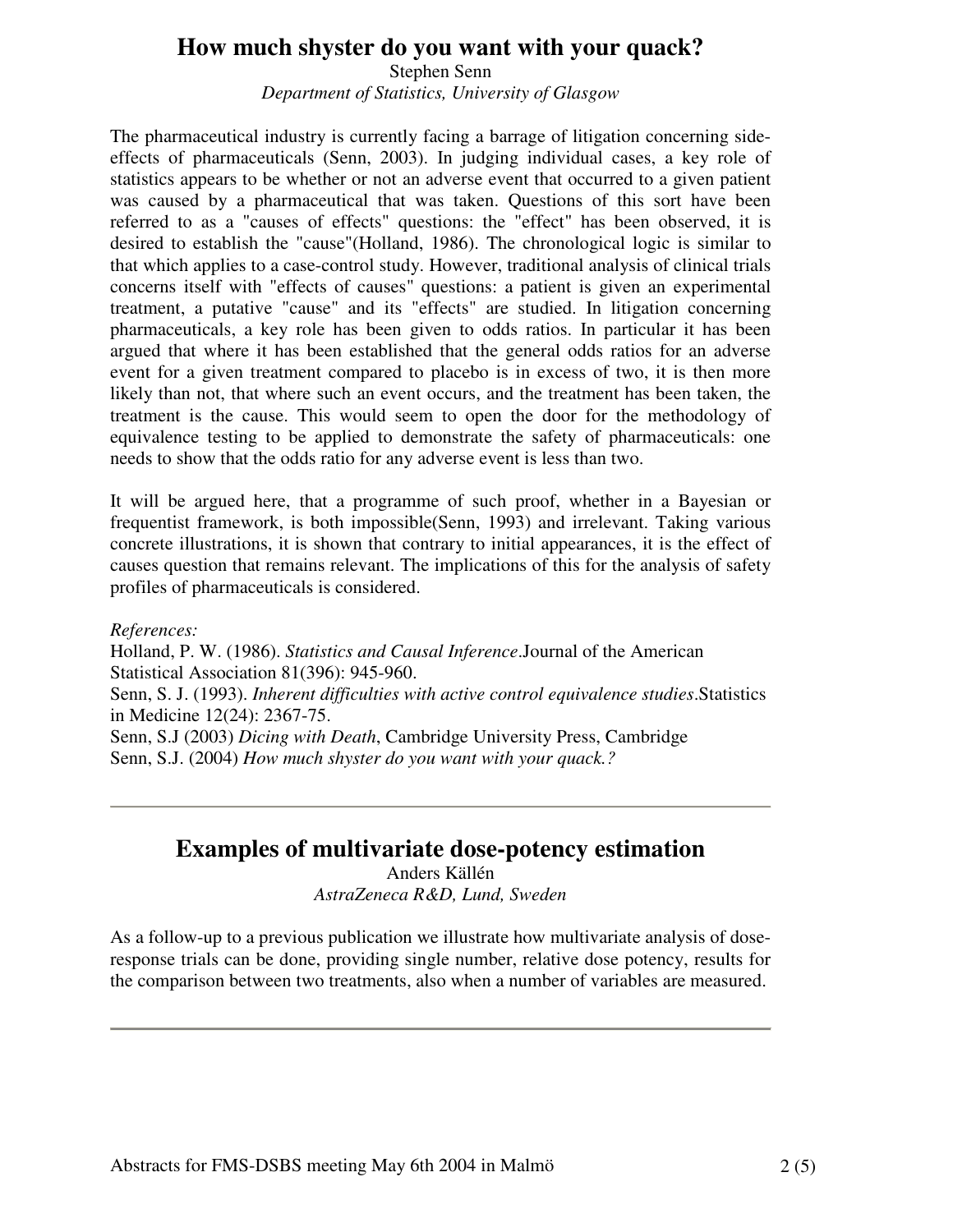## **Quantifying the within-subject variation of insulin action profiles**

Lars A. Endahl and Birgitte B. Rønn *Biostatistics, Novo Nordisk A/S, Denmark*

Patients with Type 1 diabetes have lost the ability to produce insulin and consequently rely on daily injections of insulin in order to stabilise blood glucose concentration. As both too high blood glucose values (hyperglycaemia) and too low values (hypoglycaemia) are potentially life-threatening, the day-to-day variability of the pharmacodynamic profile following insulin injection is of utmost importance. Trial NN304-1450 was a four-period parallel-group trial encompassing 54 subjects with Type 1 diabetes with the primary objective to assess the within-subject variability of the pharmacodynamic profiles of the novel insulin analogue, insulin detemir, in comparison with that of the most commonly used basal insulin preparations, NPH insulin and insulin glargine. Pharmacodynamic action was assessed as the amount glucose infused in order to maintain a constant blood glucose concentration following insulin injection. The average and maximum effect were derived from the pharmacodynamic profiles and analysed after log-transformation using an ANOVA model with insulin preparation and treatment period as fixed effects; subject as a random effect with a variance dependent on insulin preparation and an error term with a variance dependent on insulin preparation. The error term variances were square-root transformed and reported as within-subject CVs. The usual prediction intervals, based on the population variation does not illustrate the important variability for the patients as insulin therapy is individually adjusted. Thus in order to illustrate the within-subject variability we employed 95% conditional prediction intervals, which by definition display 95% of the predicted values for a randomly selected subject. The prediction intervals were then used for clinical interpretation of the differences in the expected frequencies of hyperand hypoglycaemia for the three insulin preparations. *Acknowledgement:* The design and analysis of trial NN304-1450 were carried out in collaboration with Eberhard Draeger, Tim Heise and his staff from Profil Institut, Neuss, Germany.

#### *References:*

Heise T, Nosek L, Rønn BB, Endahl L, Heinemann L, Kapitza C, Draeger E (2004): *Lower Within-Subject Variability of Insulin Detemir in Comparison to NPH Insulin and Insulin Glargine in People with Type 1 Diabetes*. Diabetes, In press.

## **A comparison of multiplicity-adjustment methods in a dosefinding study with a binary endpoint.**

Nedjad Losic, *SpadilleMediMentum A/S, Denmark.*

In order to maintain the overall type I error in a dose-finding study, multiplicity adjustment is typically necessary. The performance of five different adjustment procedures on some different dose-response relationships where the response variable is binary, are compared with respect to significance level and power. The discreteness and correlation in the data are taken into consideration. The results, based on simulations,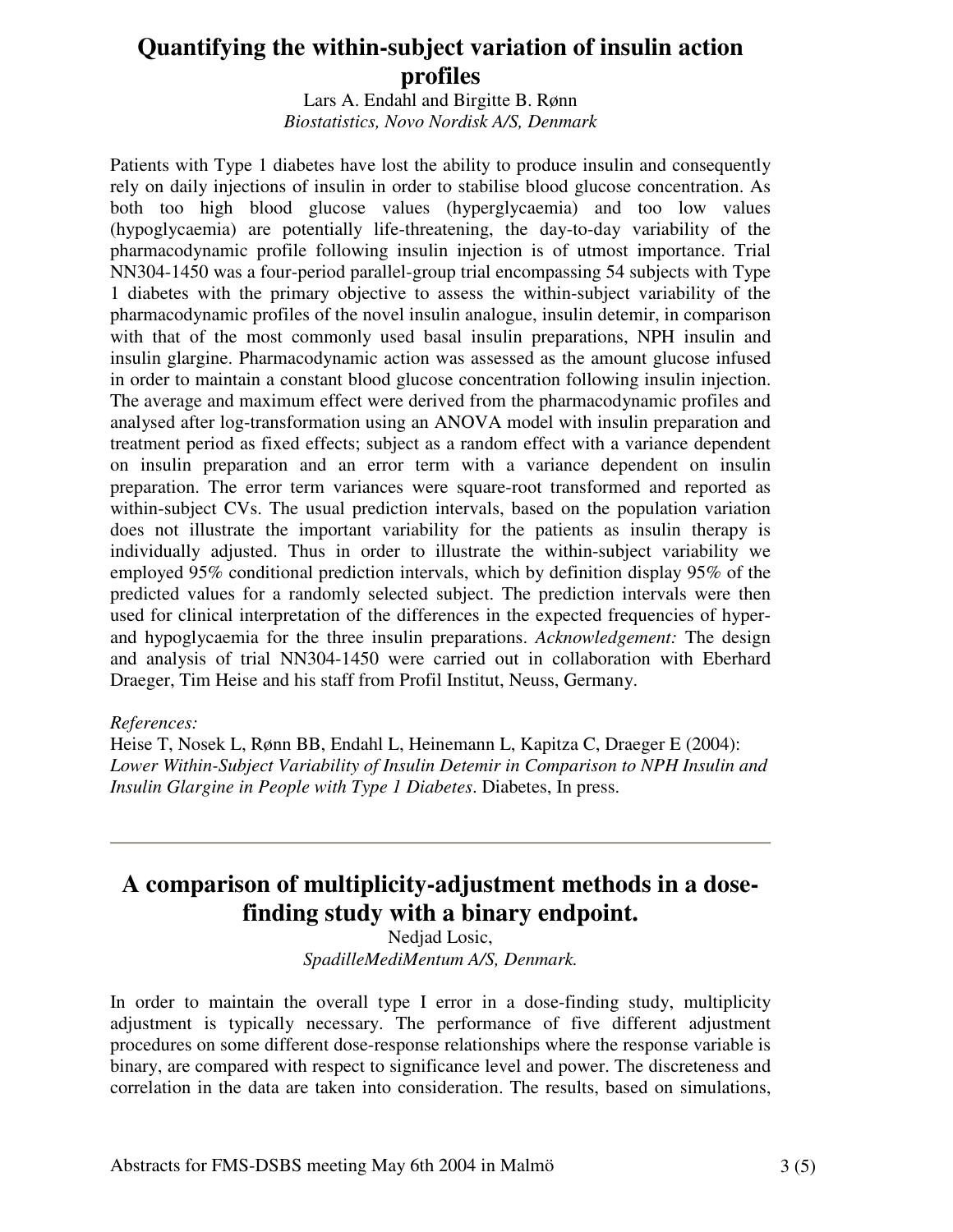show that it is possible to achieve nearly the same power as with no adjustment. Hints regarding implementation in SAS are given.

## **Interim analyses and other early looks at trial data: Contribution or curse?**

Kim Mark Knudsen

*Genmab & Kristian Windfeld, Ferring Pharmaceuticals, Denmark*

In drug development, we are often requested to present results from clinical trials even before the trial is completed. From these early looks at data, unduly enthusiastic or pessimistic recommendations may follow based on interim results in order to reduce development time and costs, often in non-blinded trials. More than just the additional labor connected with conducting the analysis, we find ourselves in a dilemma as to the soundness of this practice. We will try to argue both ways: for a controlled use of interim monitoring of accumulating data using various statistical approaches and data monitoring committees; and against numerous resource-demanding analyses that can put the trials' credibility and integrity at risk and can in the worst case jeopardize the clinical project. We are not even sure that the two speakers can reach a consensus.

#### **Statistical significance and clinical relevance**

Olivier Guilbaud *AstraZeneca R&D, Södertälje, Sweden*

Given an observed difference between two treatments means that is statistically significantly larger than zero in a clinical study, it may be intuitively reasonable for an "interpreter" to look at the magnitude of the point estimate, i.e. of the observed mean difference, to make a judgment about the clinical relevance of this finding. The following aspects related to such an interpretational behavior are considered in this presentation: (a) which types of errors can be made; (b) how large are error probabilities; and (c) how can a study be designed so that the power is high of getting a "desirable outcome". Here a "desirable outcome" consists of an observed mean difference in the study that is both statistically significantly larger than zero and larger than a positive bound anticipated to be considered as being clinically relevant and/or important by "interpreters". The consequence of determining sample sizes to merely "detect" a certain difference with high power is discussed in this context.

## **Non-inferiority testing in clinical trials: Concerns regarding credibility**

Lars Frison *AstraZeneca R&D, Mölndal, Sweden*

Clinical studies aiming at establishing non-inferiority are getting increasingly more common. There is no consensus on how scale and size for non-inferiority criteria (delta)